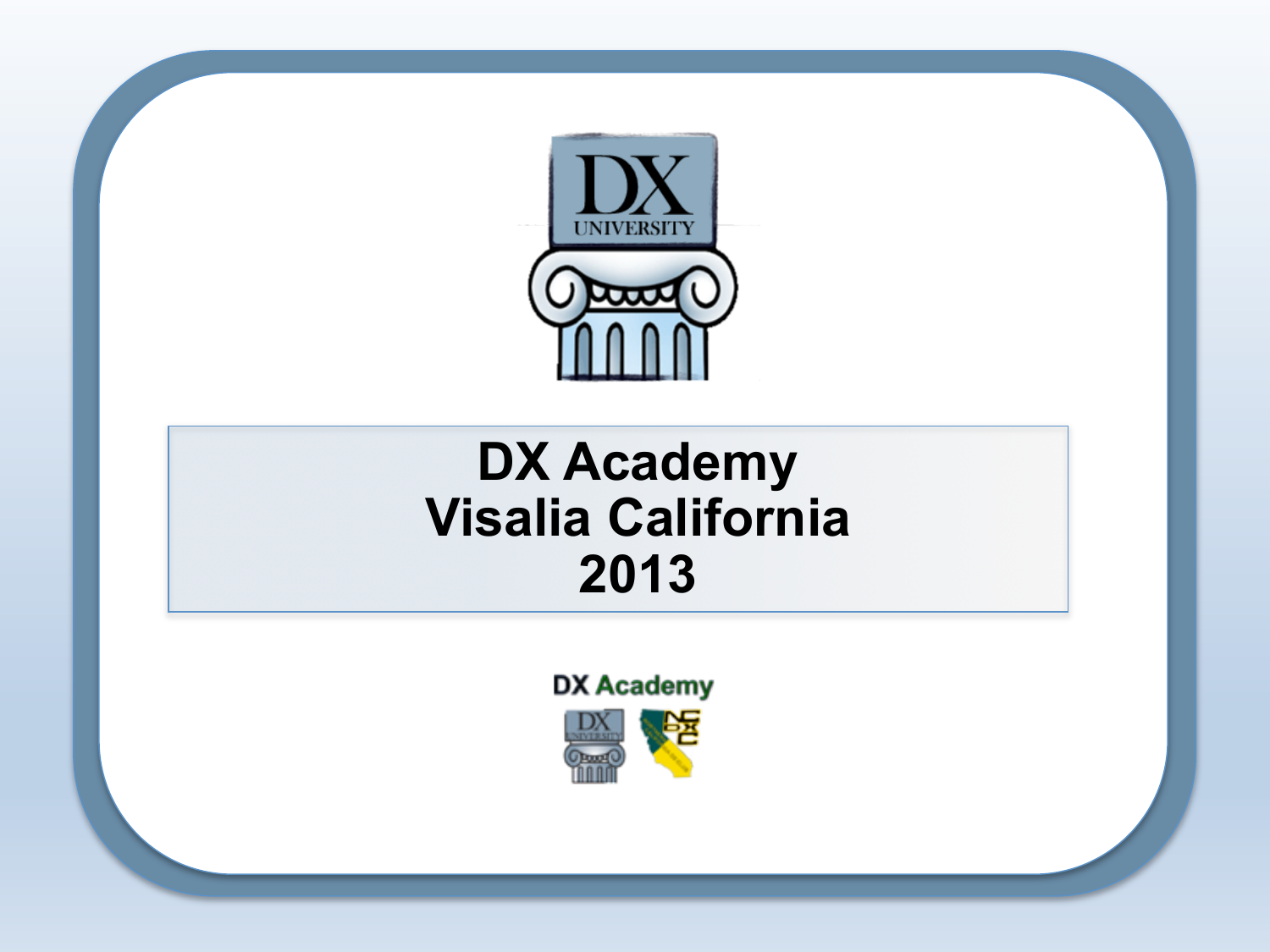

*DX University – Visalia 2013*<br> *DX University – Visalia 2013* 

### **Best Practices for DXers**

### Wayne Mills, N7NG

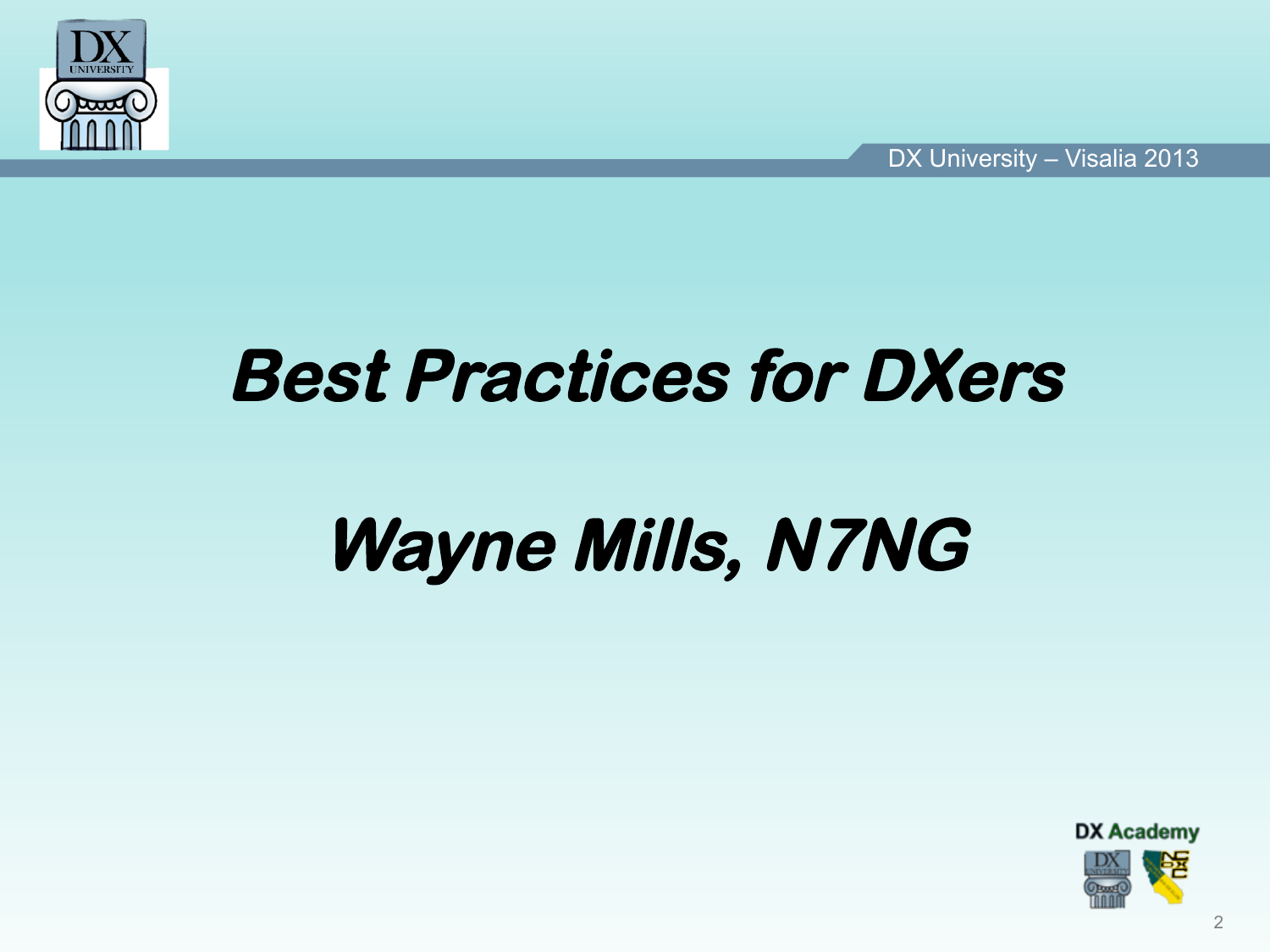

#### **Best Practices for Courteous and Efficient DXing**

- **1.Know the DX callsign and the location of the pileup by listening carefully to the DX station and the pileup before calling.**
- **2.Beware of erroneous spots: Copy the DX station's call sign yourself.**
- **3.Be careful never to transmit on the DX frequency learn how to use your radio properly.**
- **4.Never interfere with an existing exchange of information.**
- **5.Always send your full callsign.**
- **6.Call once and then listen. Then call again, if appropriate. Try not to call during an existing QSO.**
- **7.Respond only if the DX operator calls you. One letter or number of your call is NOT enough reason to call.**
- **8.If the DX operator has sent your call correctly, do not repeat it unless required by licensing regulations.**
- **9.Do not call if the DX operator asks for other geographic areas.**
- **10. To encourage the most courteous and efficient operation, operate in the way that you would expect others to operate.**

**From the DX University – www.dxuniversity.com** 

# **DX Academy**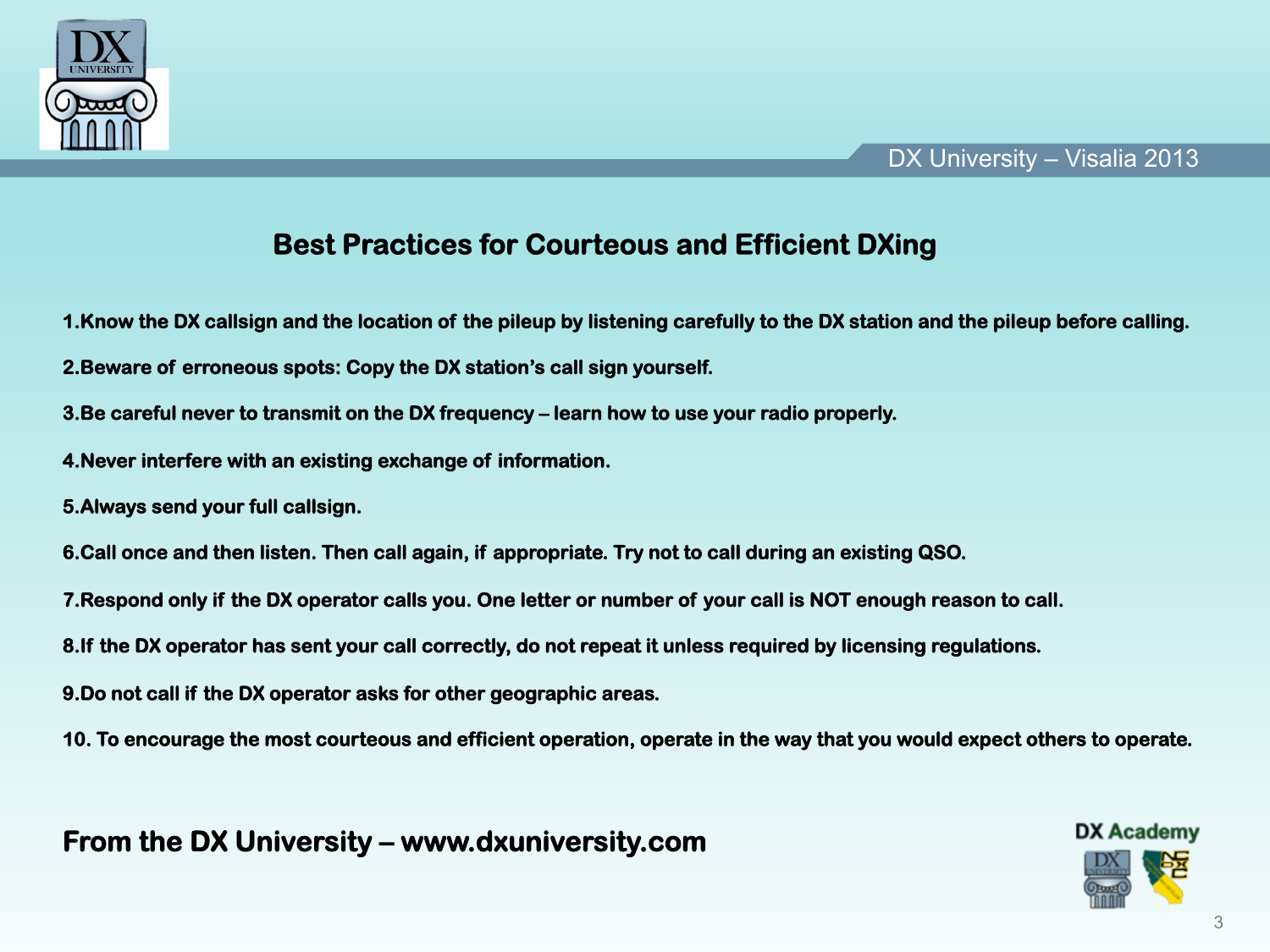

*DX University – Visalia 2013*<br> *DX University – Visalia 2013* DX University - Visalia 2013

### •*Know the DX station's callsign and the location of the pileup.*

 **(Practice finding the stations being worked.)** 

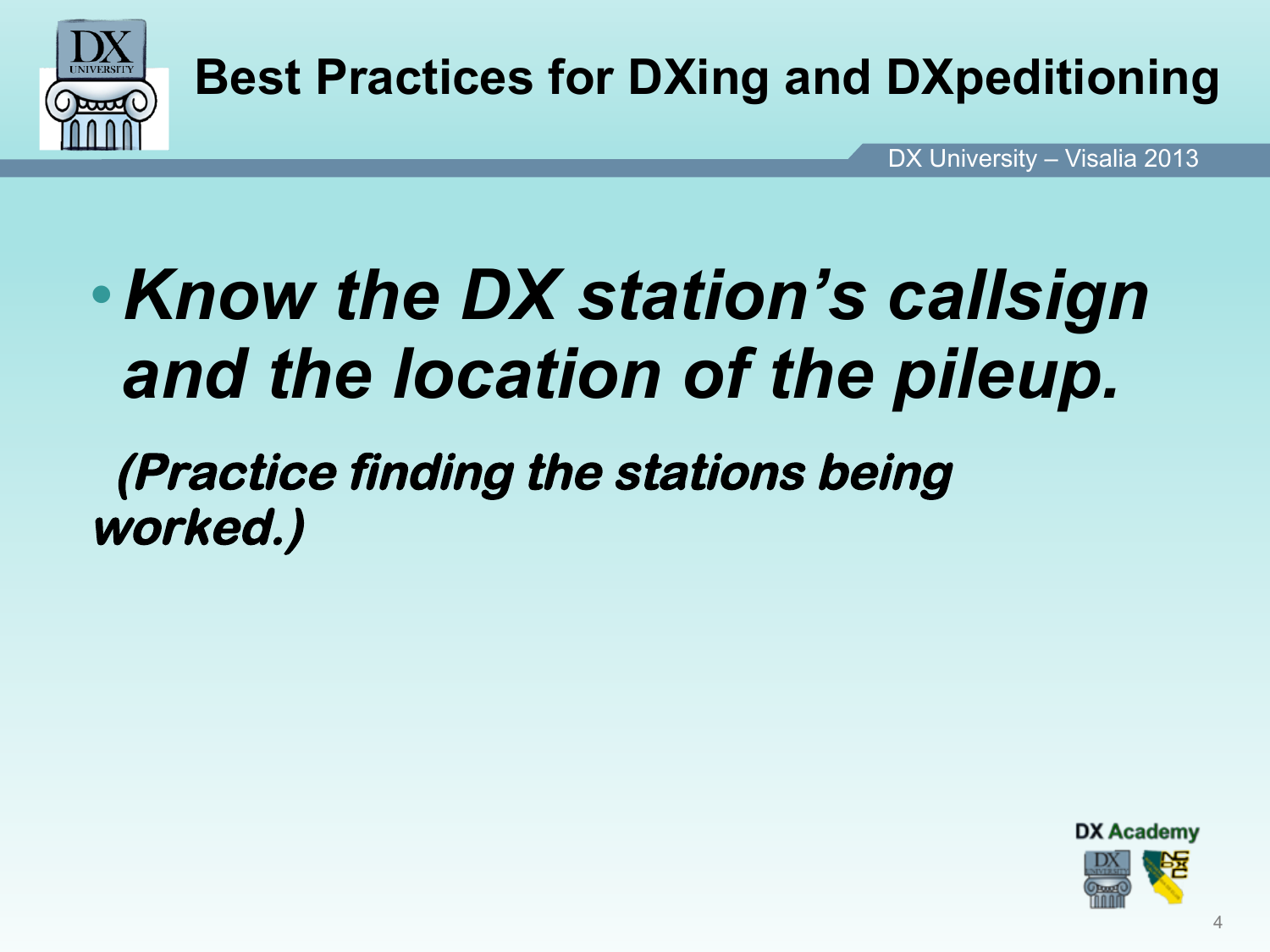

*DX University – Visalia 2013*<br> *DX University – Visalia 2013* 

### •*Beware of erroneous spots. Copy the DX callsign yourself.*

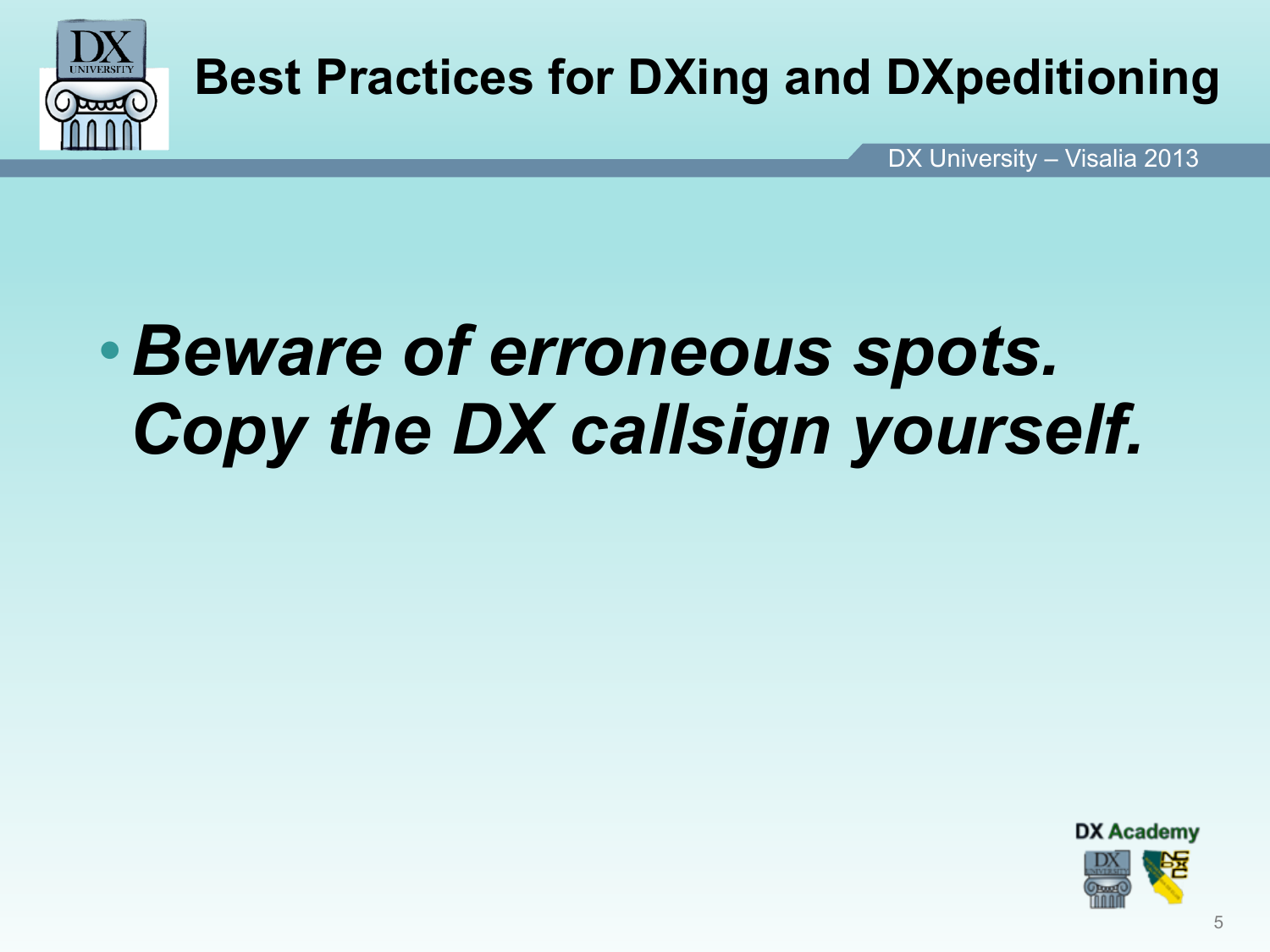

*DX University – Visalia 2013*<br> *DX University – Visalia 2013* DX University - Visalia 2013

## •*Be careful never to transmit on the DX frequency. Learn all of the features of your radio thoroughly.*

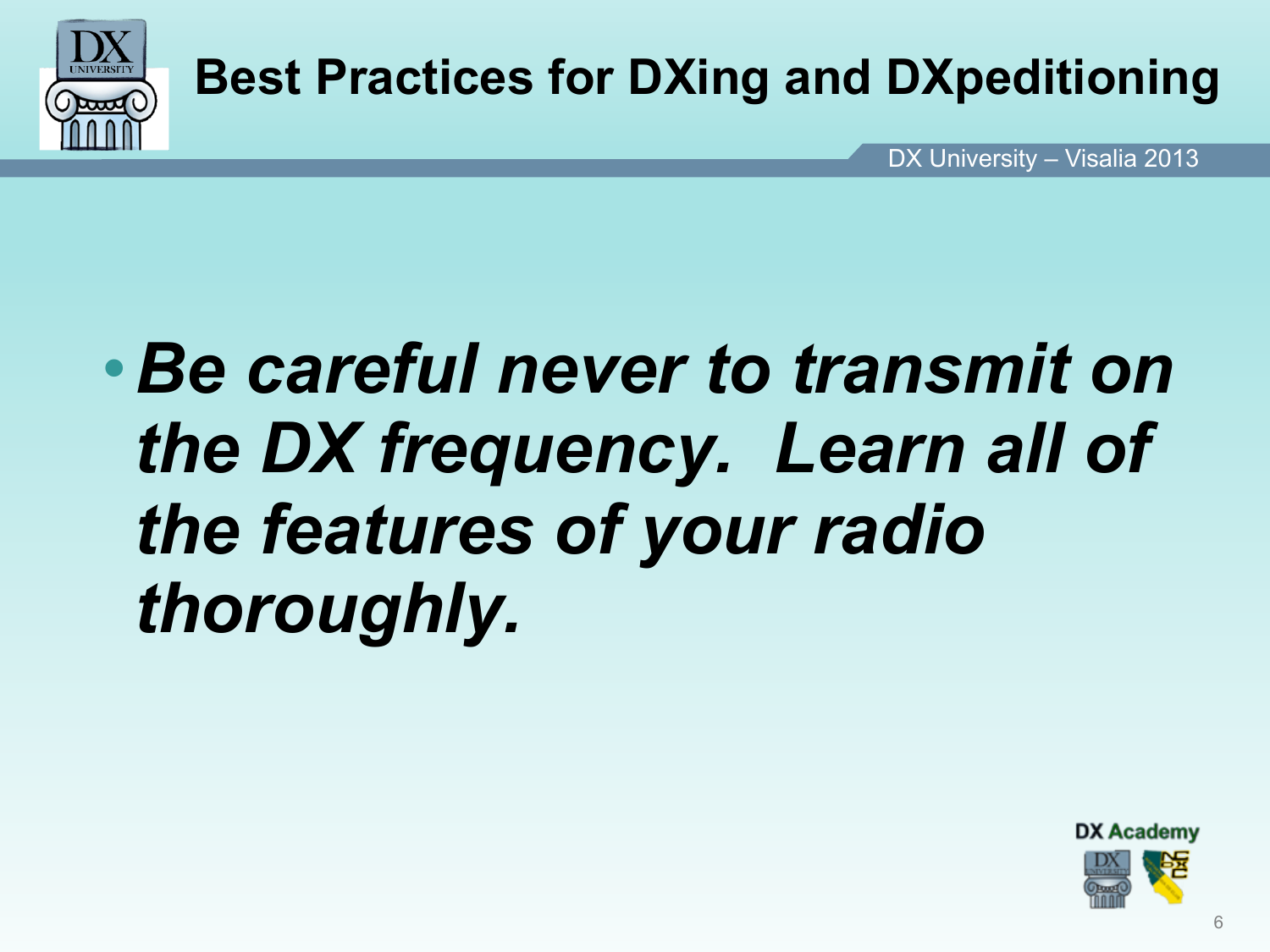

*DX University – Visalia 2013*<br> *DX University – Visalia 2013* DX University - Visalia 2013

### •*Never interfere with an existing exchange of information.*

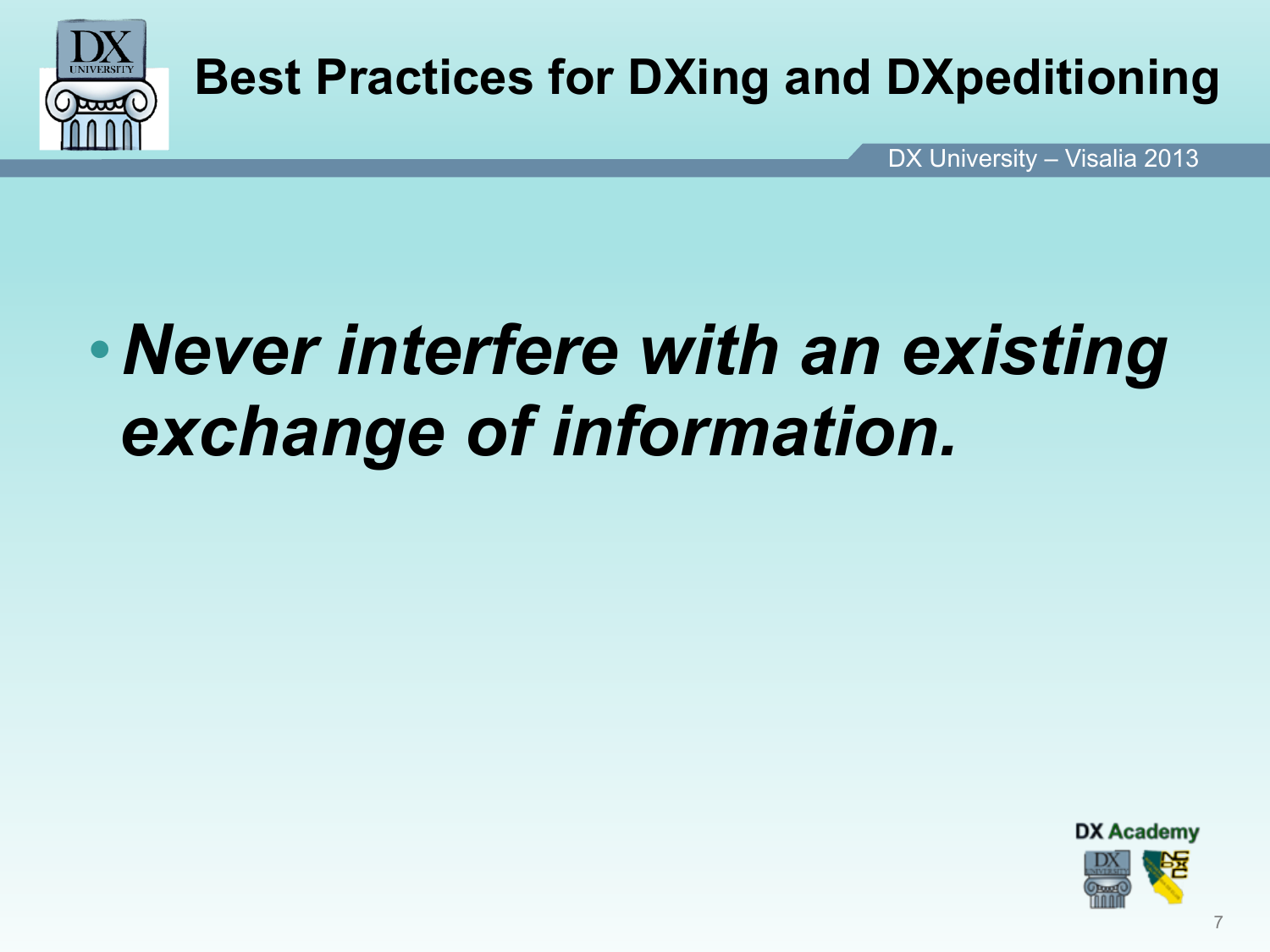

*DX University – Visalia 2013*<br> *DX University – Visalia 2013* DX University - Visalia 2013

## •*Always sign your full callsign.*

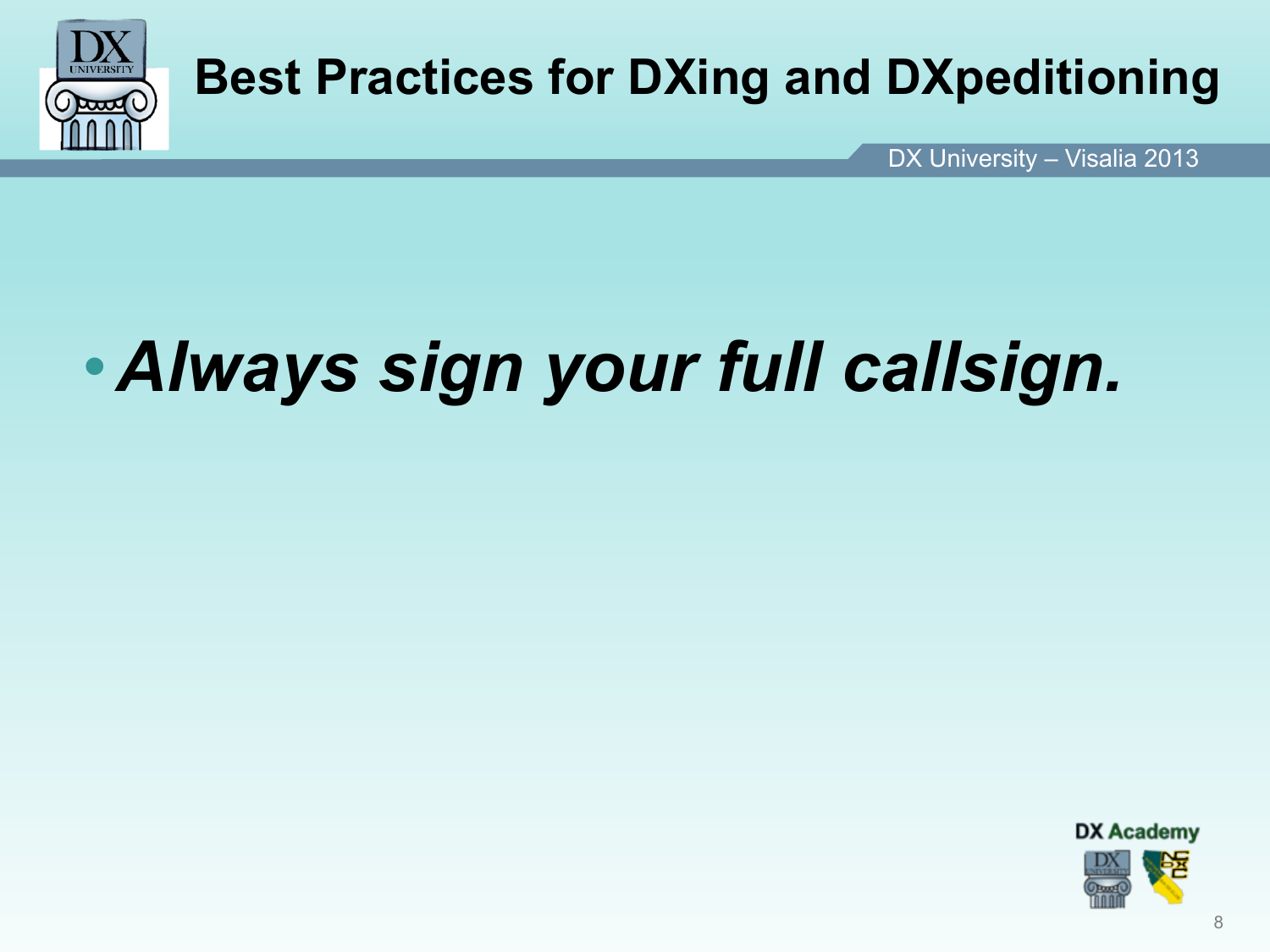

## • **Call once and then listen. Then call again. Try not to call during an existing QSO.**

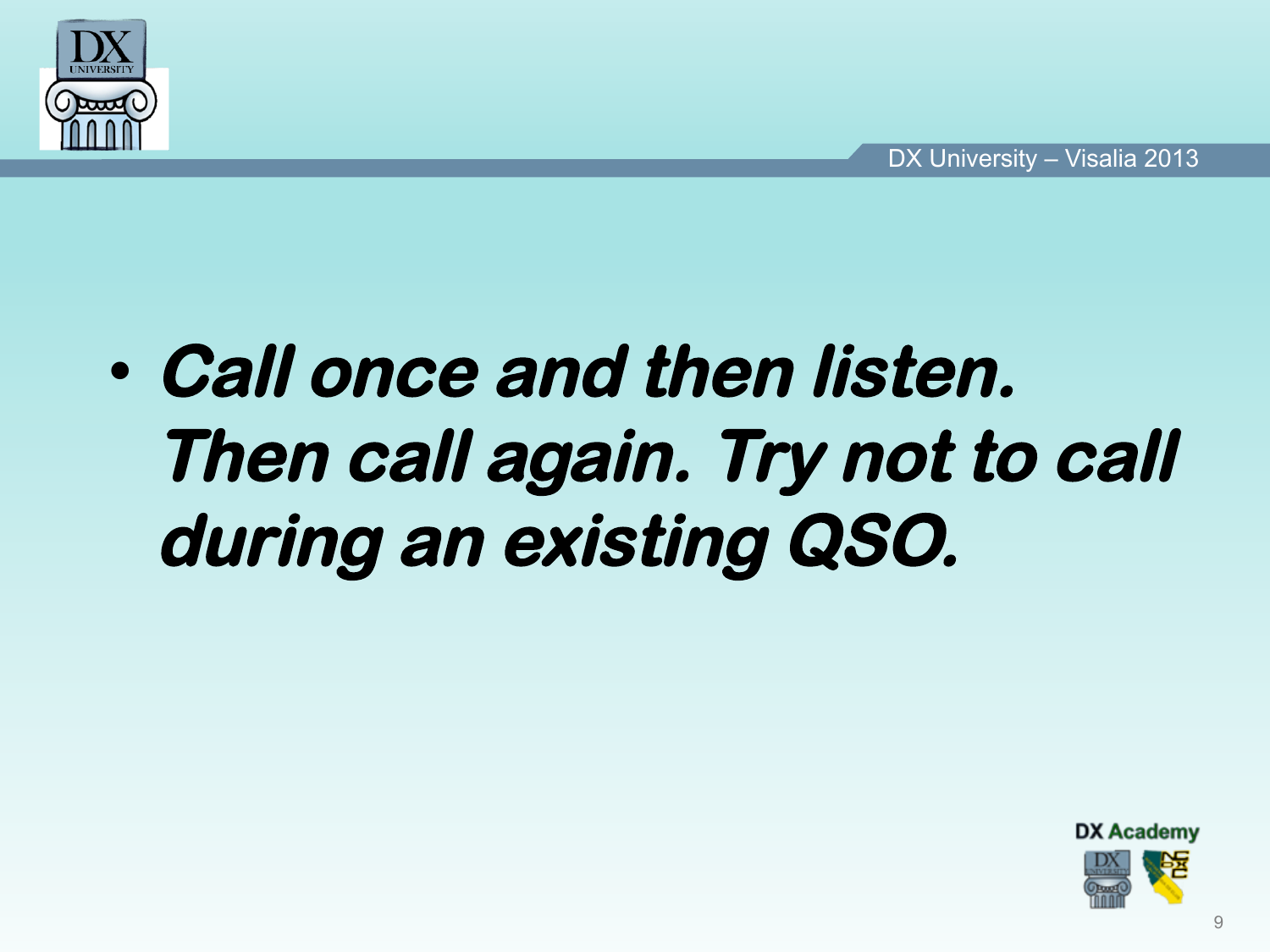

*DX University – Visalia 2013*<br> *DX University – Visalia 2013* DX University - Visalia 2013

## •*Respond only if the DX operator calls you!*

 *(One letter or number is NOT enough reason to call.)* 

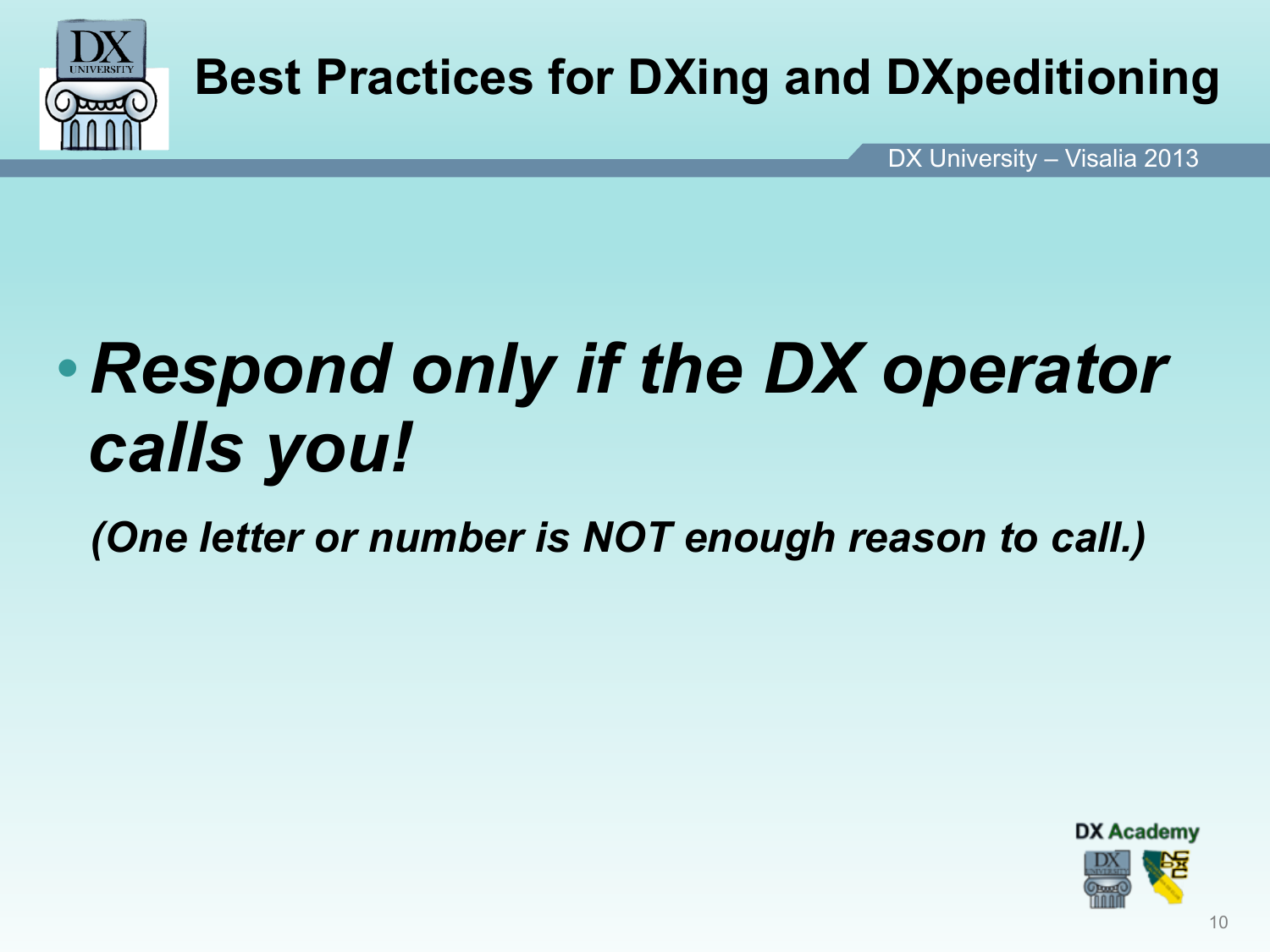

*DX University – Visalia 2013*<br> *DX University – Visalia 2013* DX University - Visalia 2013

### •*If the DX operator has your call correctly, do not repeat it!*

• *(Caveat: Be aware of regulations.)* 

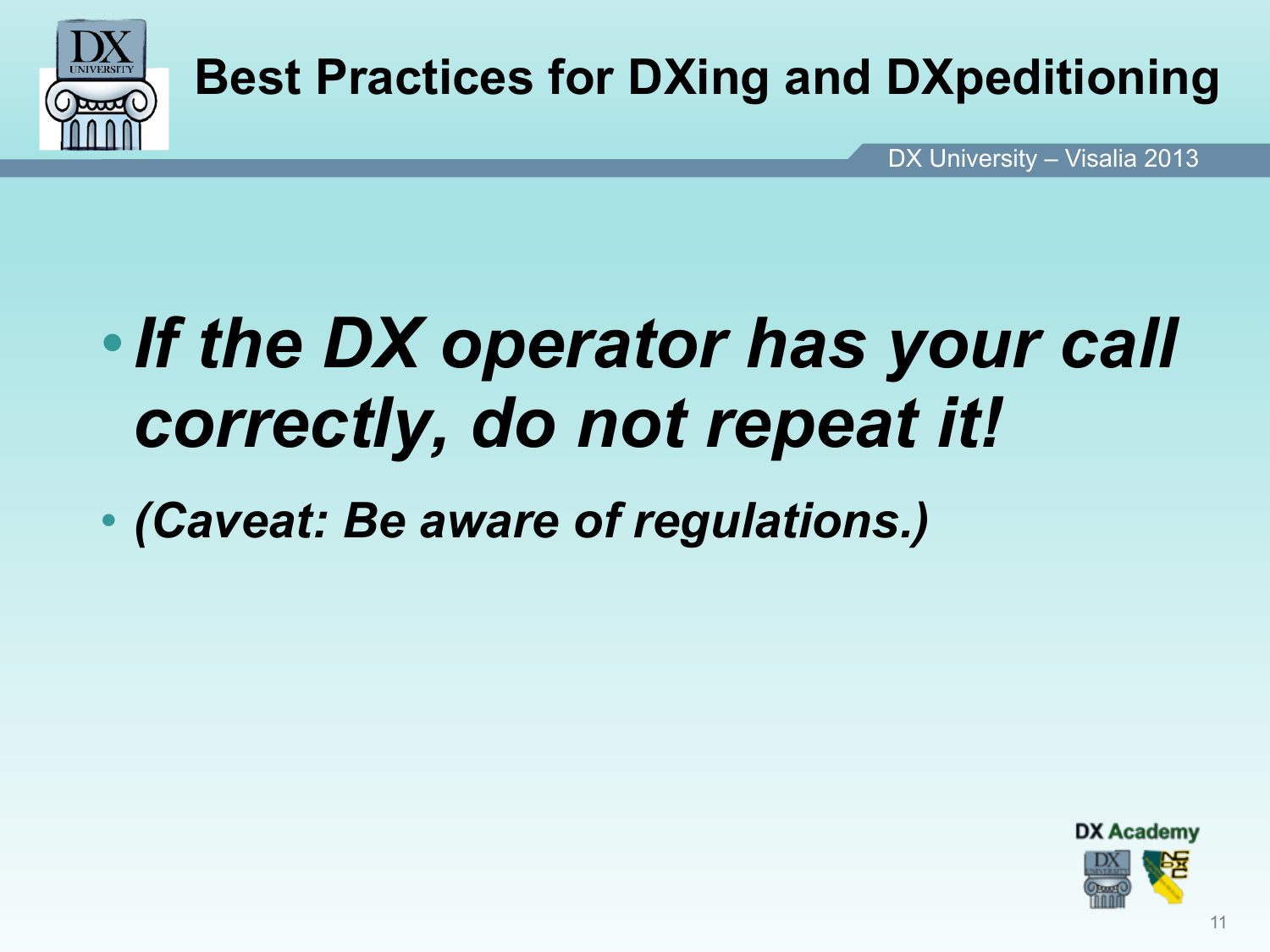

*DX University – Visalia 2013*<br> *DX University – Visalia 2013* DX University - Visalia 2013

## • *Do not call if the operator asks for other geographic areas.*

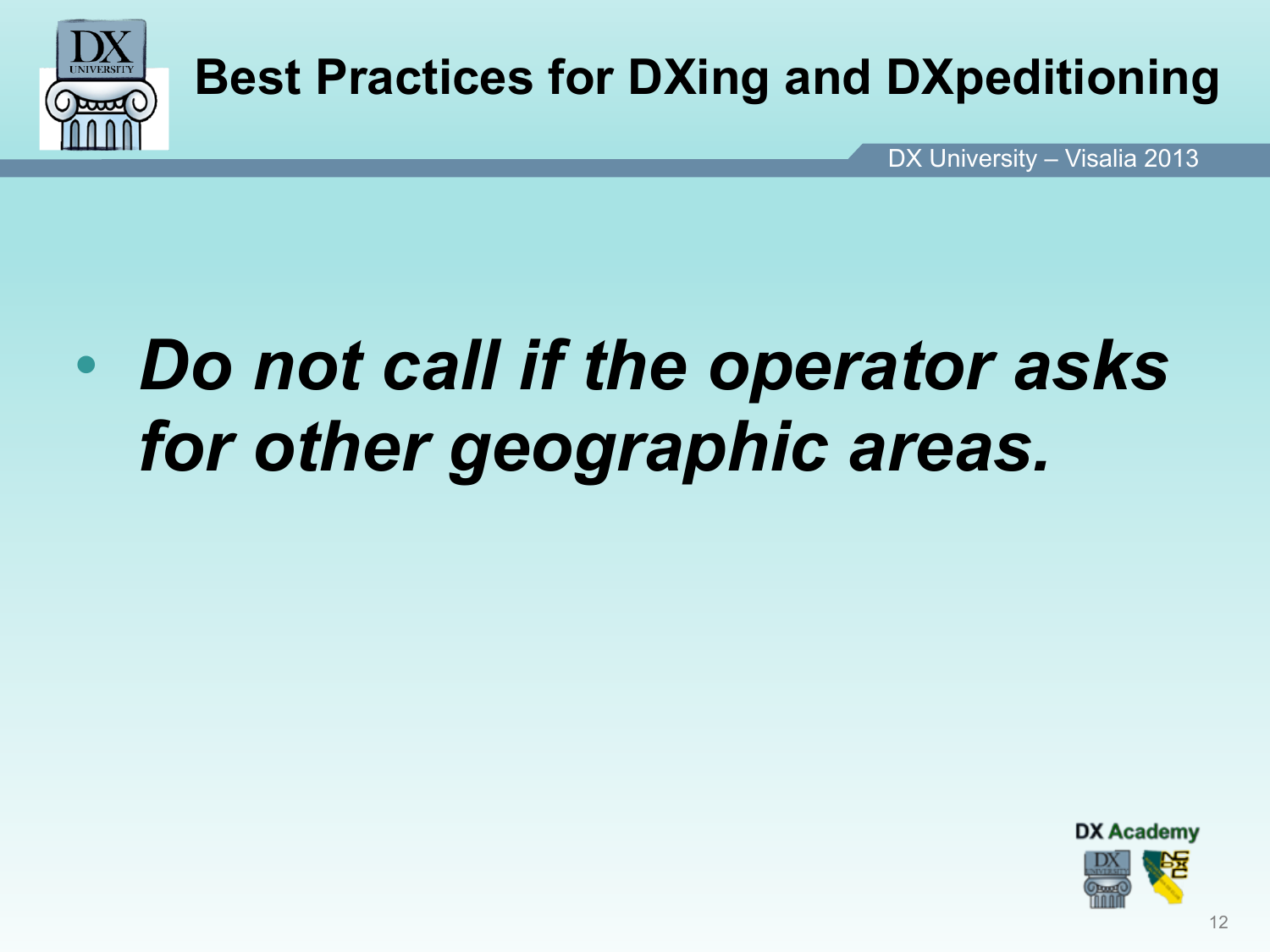

*DX University – Visalia 2013*<br> *DX University – Visalia 2013* DX University - Visalia 2013

### •*To encourage the most courteous operation, operate in a way that you would expect others to operate.*

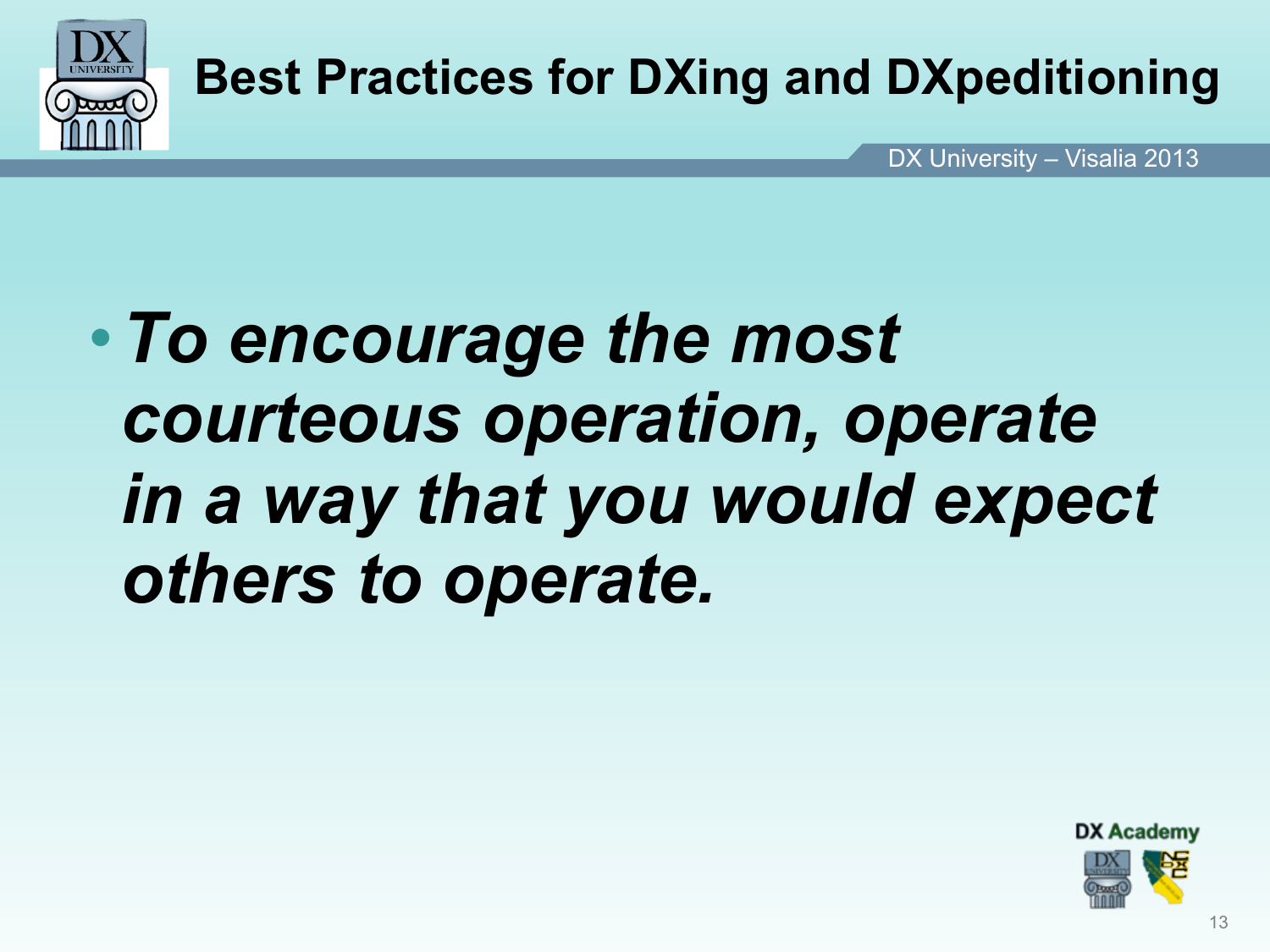

*DX University – Visalia 2013*<br> *DX University – Visalia 2013* DX University - Visalia 2013

### *Best Practices for DXpeditions*

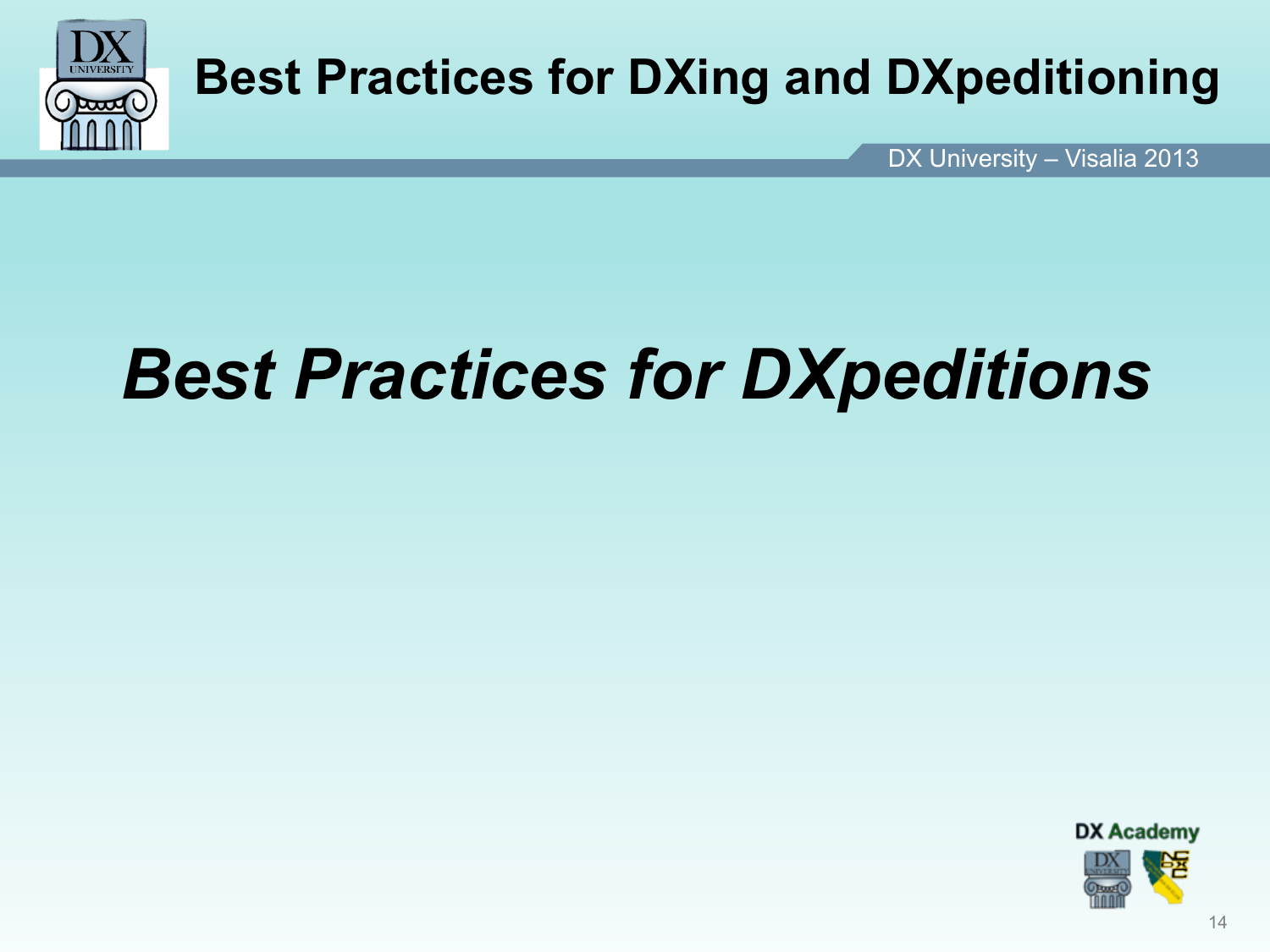

#### *DX University – Visalia 2013*<br> *DX University – Visalia 2013* DX University - Visalia 2013

#### **Best Practices for DXpedition Operating**

- **1. Check transmit and receive frequencies before starting.**
- **2. Use split operation from the beginning.**
- **3. Maintain a rhythm of regular transmissions no long silences.**
- **4. Do not use excessive speed on CW. Slow down when signals are weak.**
- **5. Reduce speed further on CW to pass information to the pileup.**
- **6. Sign our call sign at least every minute.**
- **7. Issue calling instructions after every QSO, for example 'UP5 EU' on CW or 'NA UP 5-10' on SSB.**
- **8. Minimize Pileup Width: Suggest Max 5-8 kHz CW and 10-15 kHz SSB.**
- **9. Move receive frequency in a generally regular pattern.**
- **10. Repeat corrected call signs so everyone is confident of being correctly logged.**
- **11. Work and log dupes, it's quicker.**
- **12. Don't leave the pile-up hanging. Keep the callers informed about QRT/QSY, etc.**
- **13. Maintain a moderate, but "in-charge" attitude.**

#### **From the DX University – www.dxuniversity.com**

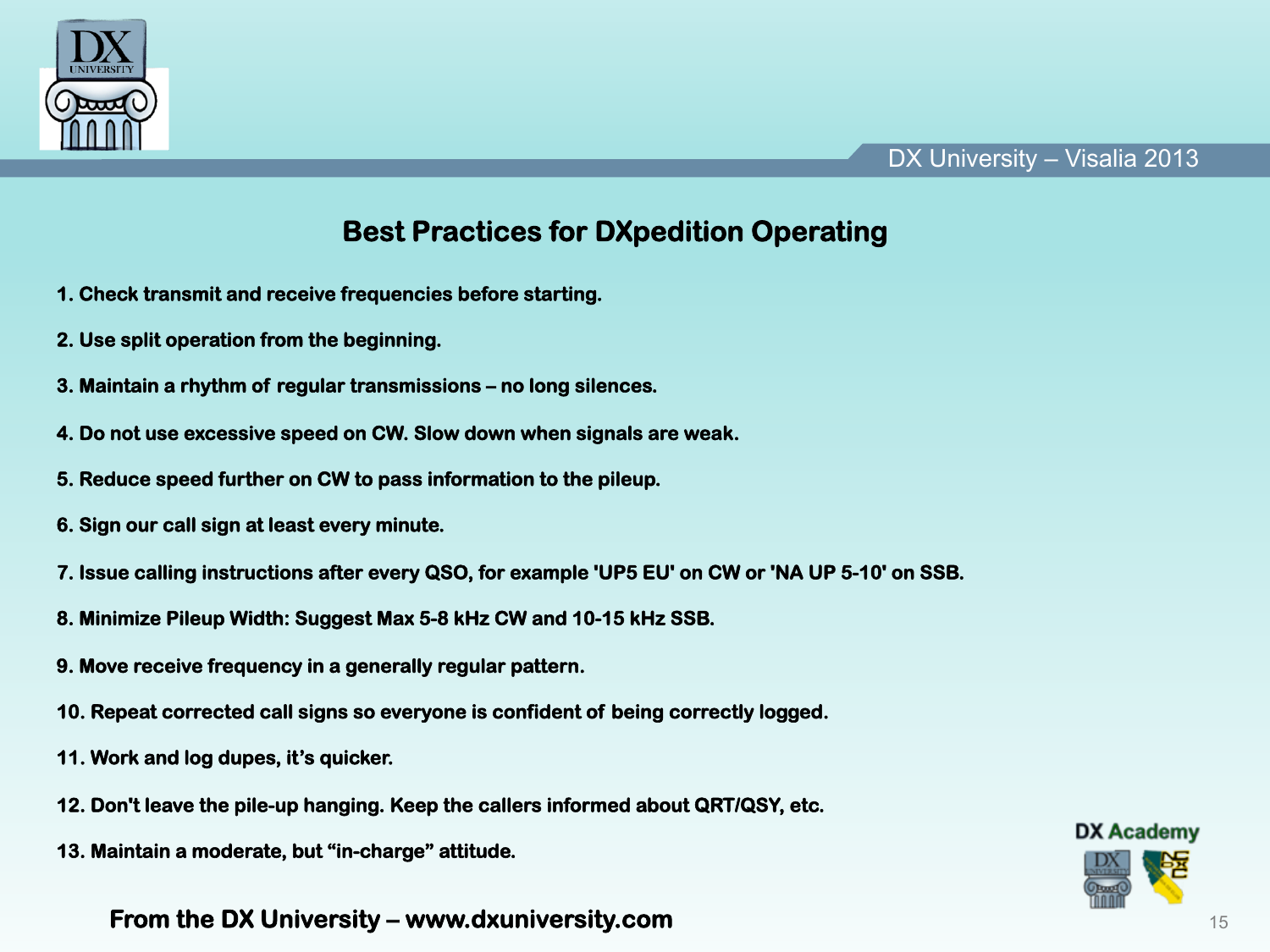

*DX University – Visalia 2013*<br> *DX University – Visalia 2013* DX University - Visalia 2013

### •*Check transmit and receive frequencies before starting.*

• **(Avoid "certain situations".)** 

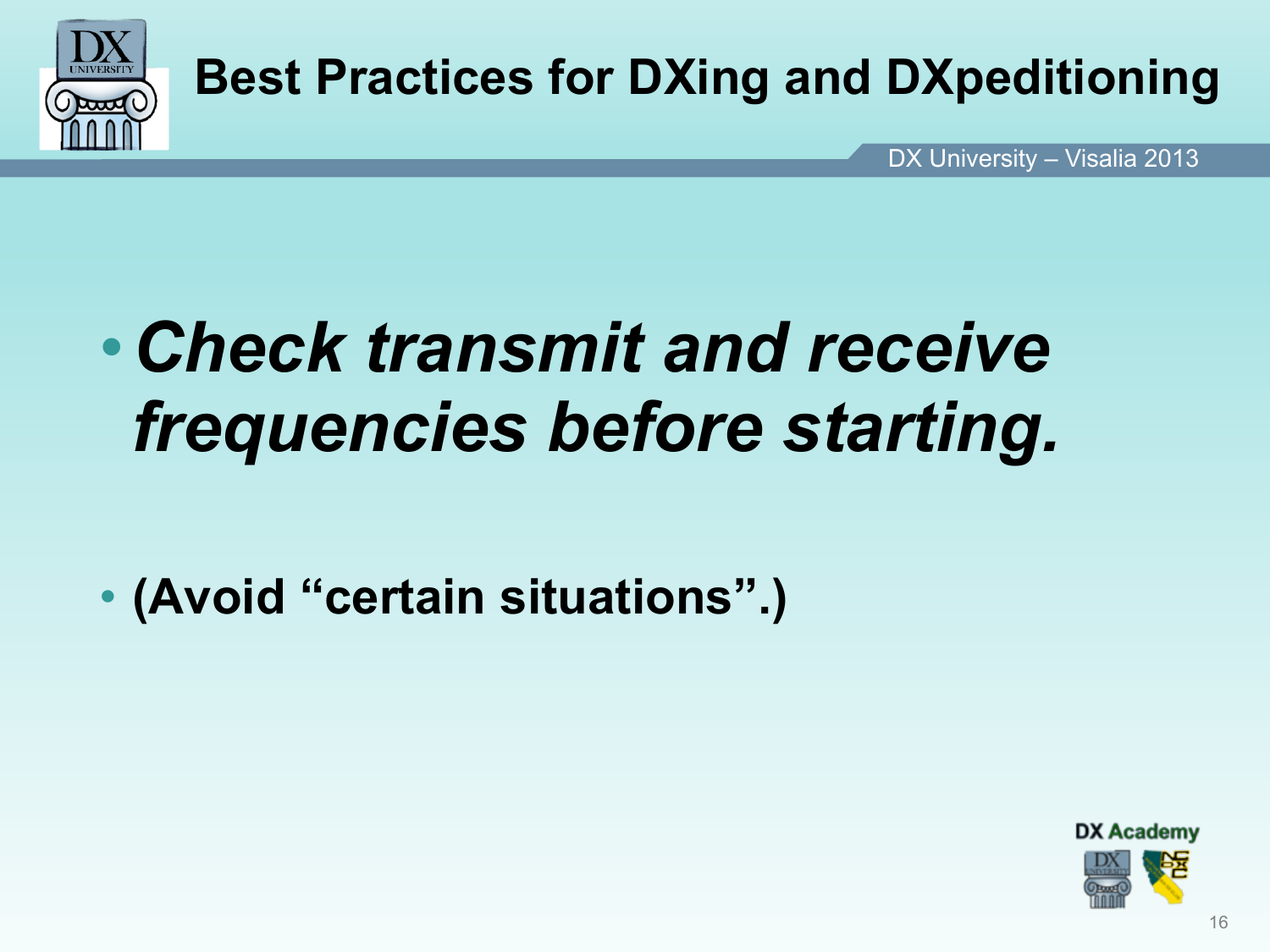

*DX University – Visalia 2013*<br> *DX University – Visalia 2013* DX University - Visalia 2013

### • *Use split operation from the beginning.*

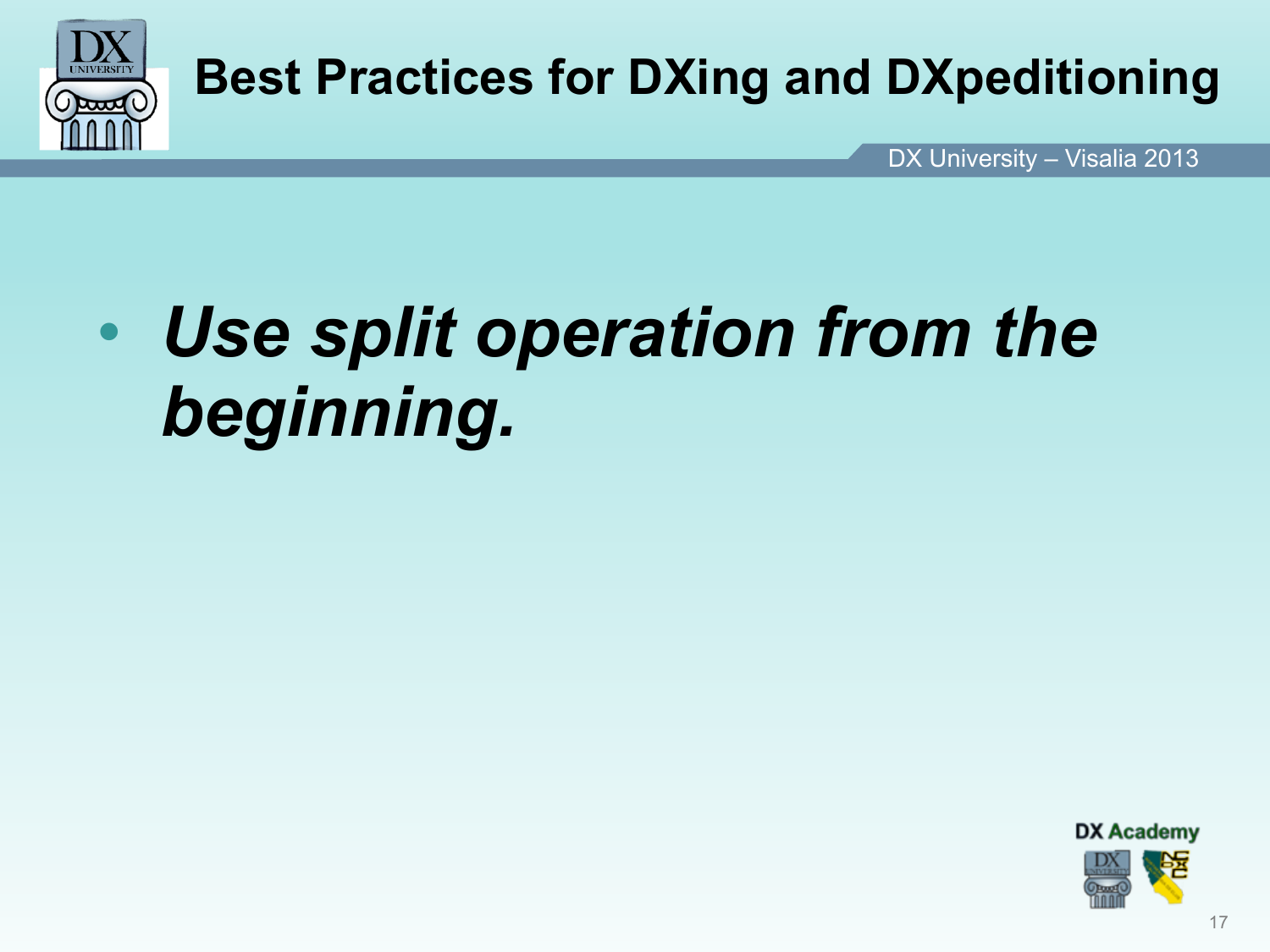

*DX University – Visalia 2013*<br> *DX University – Visalia 2013* 

### •*Maintain a rhythm of regular transmissions –no long silences.*

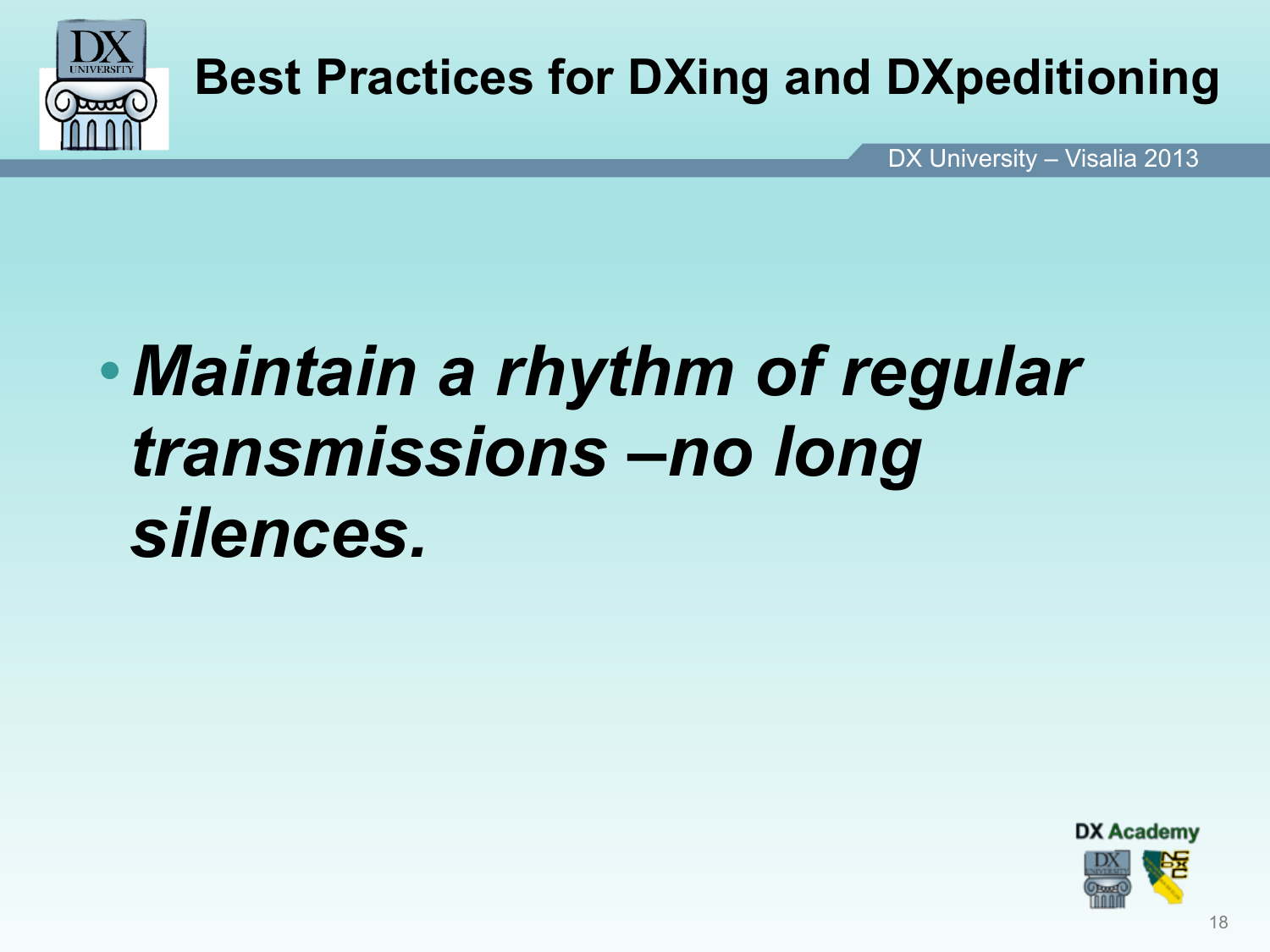

*DX University – Visalia 2013*<br> *DX University – Visalia 2013* DX University - Visalia 2013

### •*Do not use excessive speed on CW.*

### •*Slow down when signals are weak.*

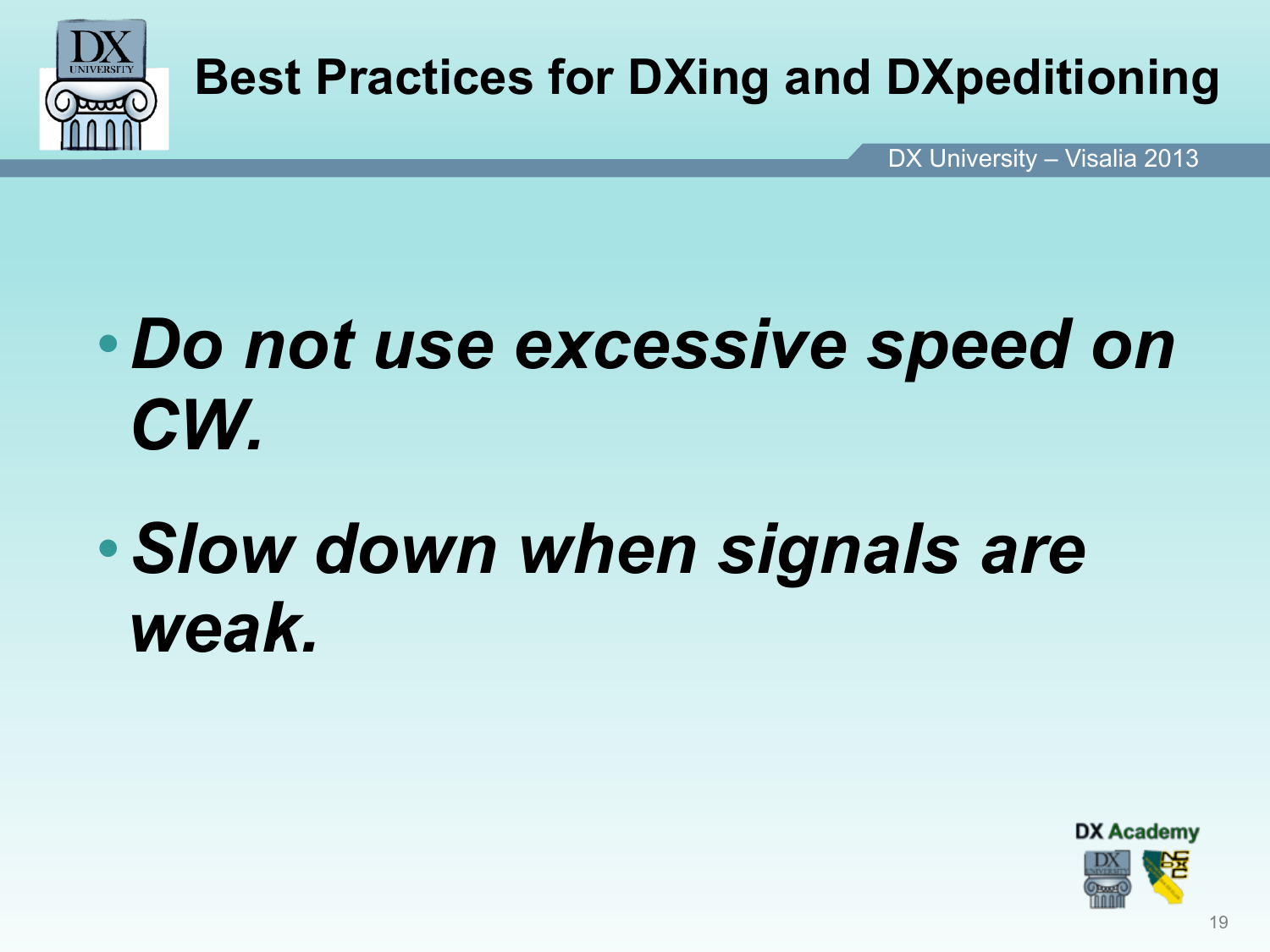

*DX University – Visalia 2013*<br> *DX University – Visalia 2013* DX University - Visalia 2013

## •*Reduce speed further on CW when attempting to pass info.*

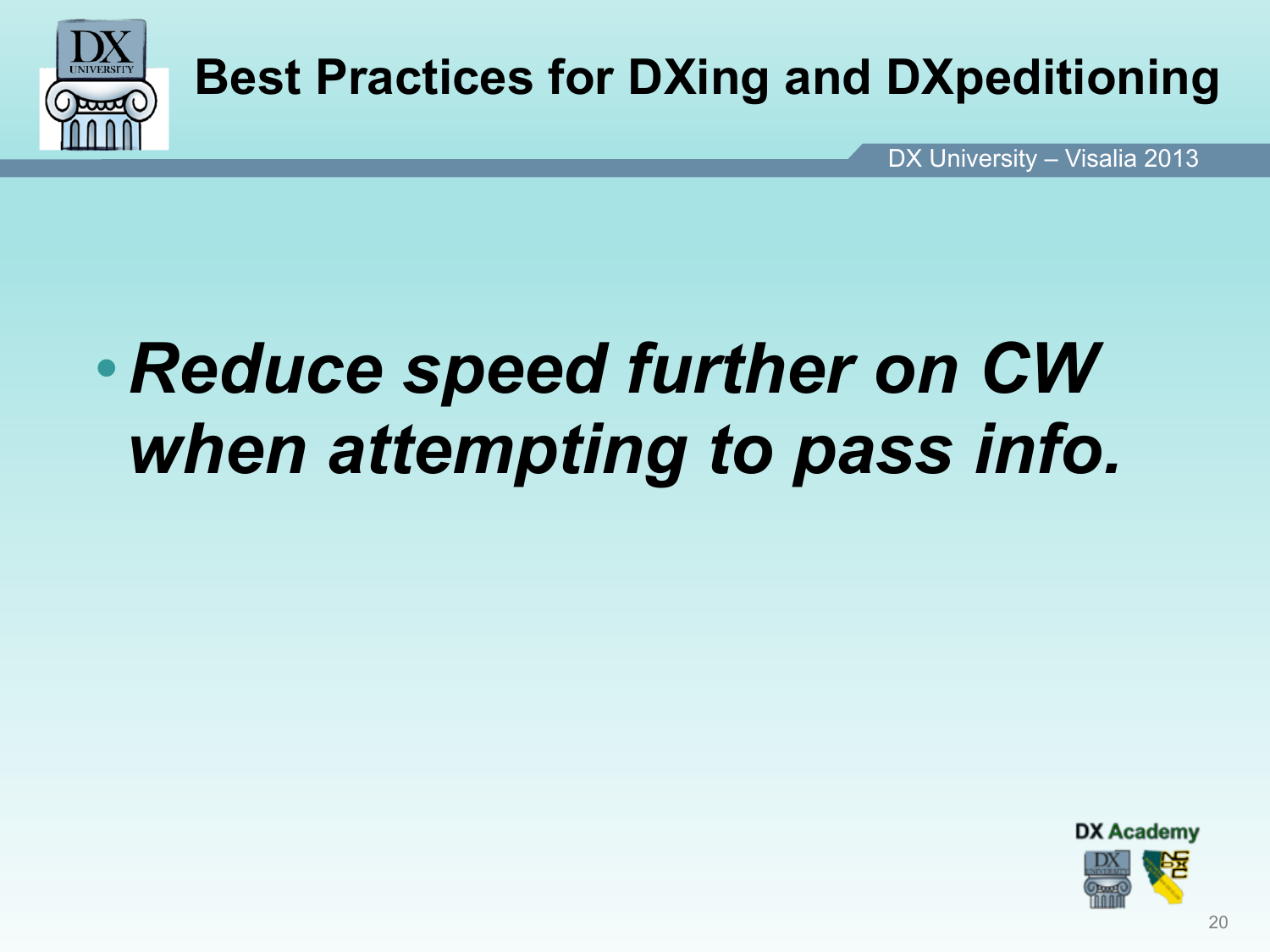

*DX University – Visalia 2013*<br> *DX University – Visalia 2013* DX University - Visalia 2013

### •*Sign your callsign at least once every minute.*

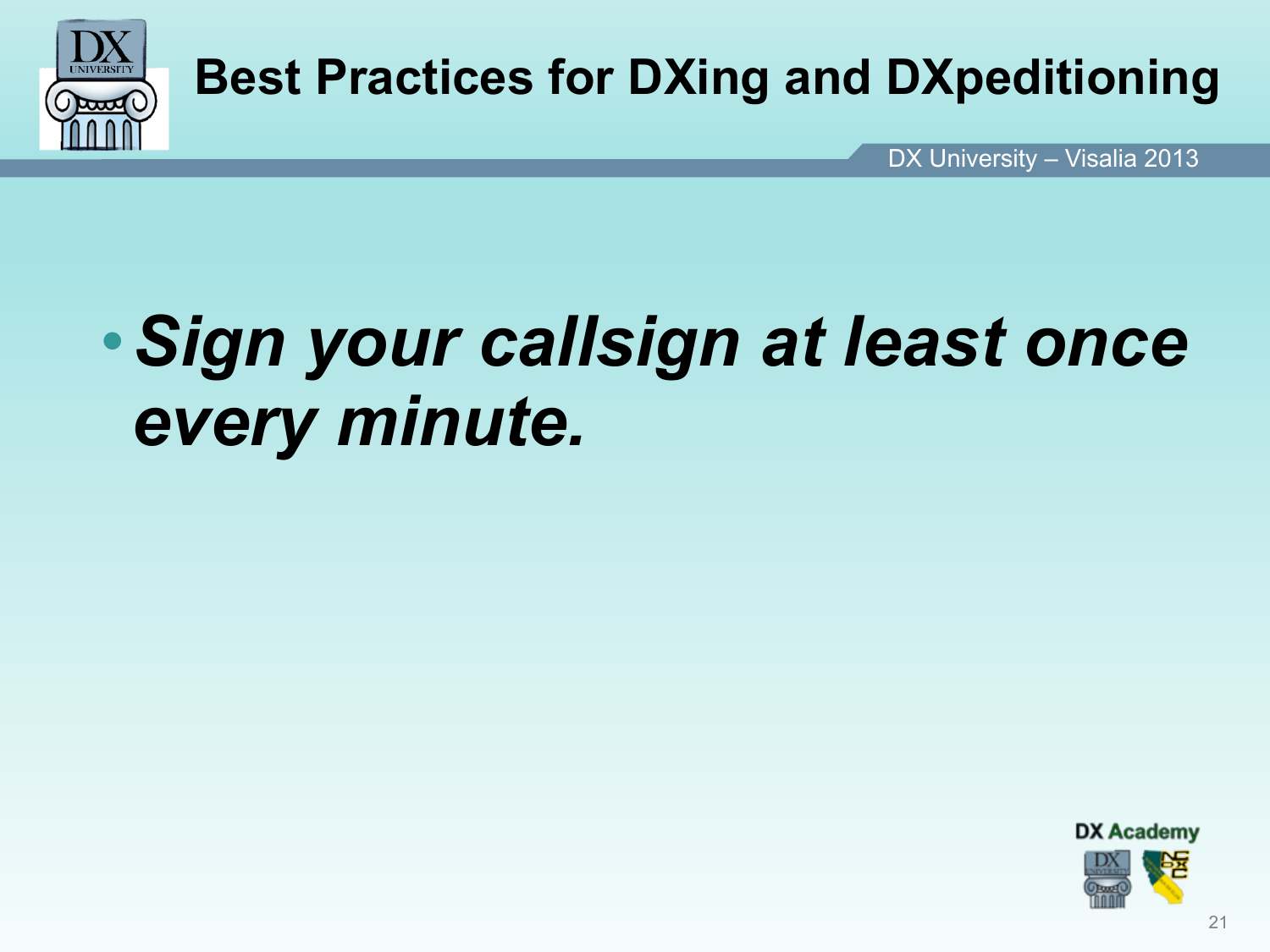

*DX University – Visalia 2013*<br> *DX University – Visalia 2013* DX University - Visalia 2013

### •*Issue calling instructions after every QSO.*

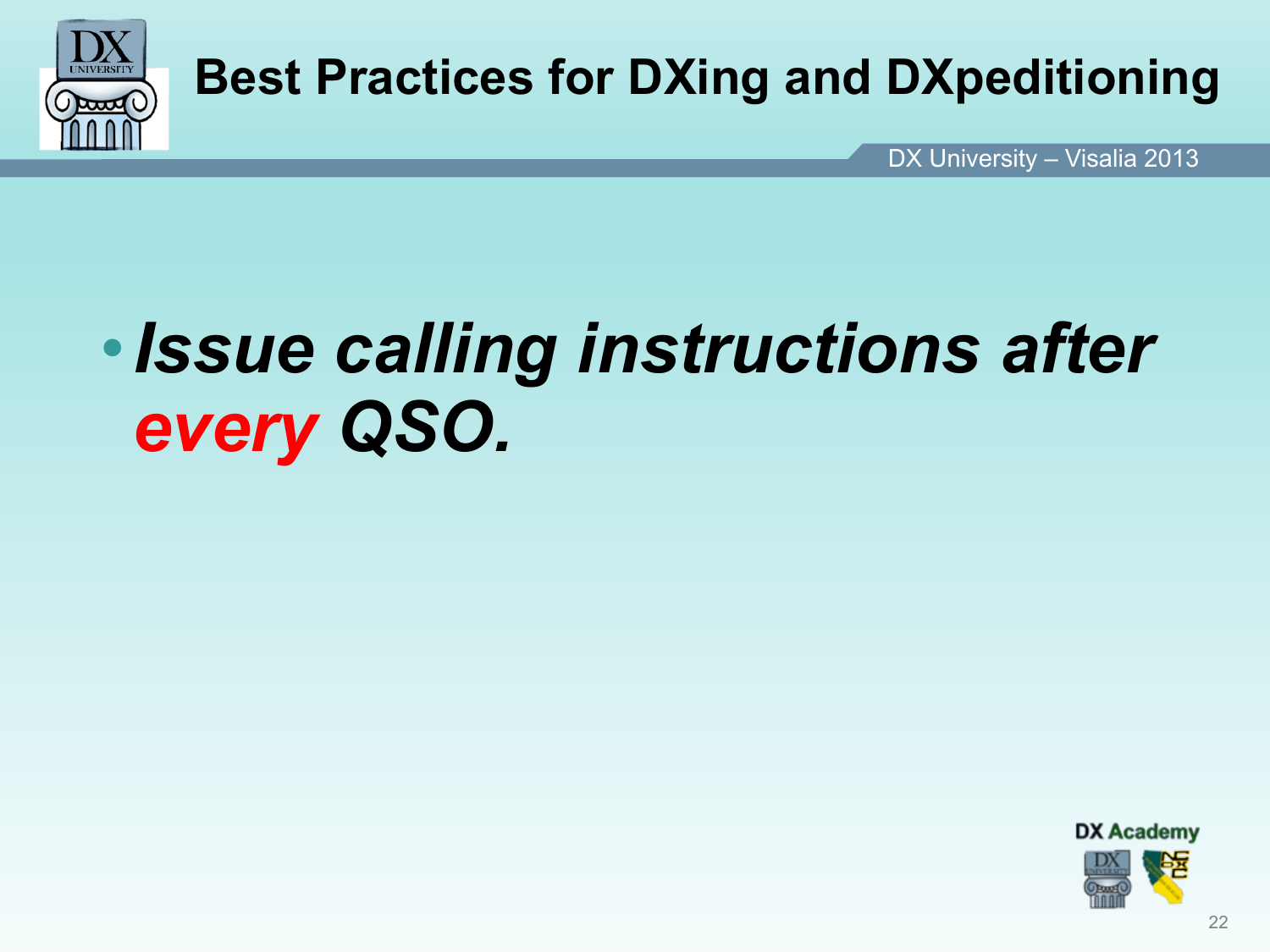

*DX University – Visalia 2013*<br> *DX University – Visalia 2013* DX University - Visalia 2013

## •*Minimize pileup width.*

### •*Suggest 5-8 kHz on CW and 10-15 kHz on SSB.*

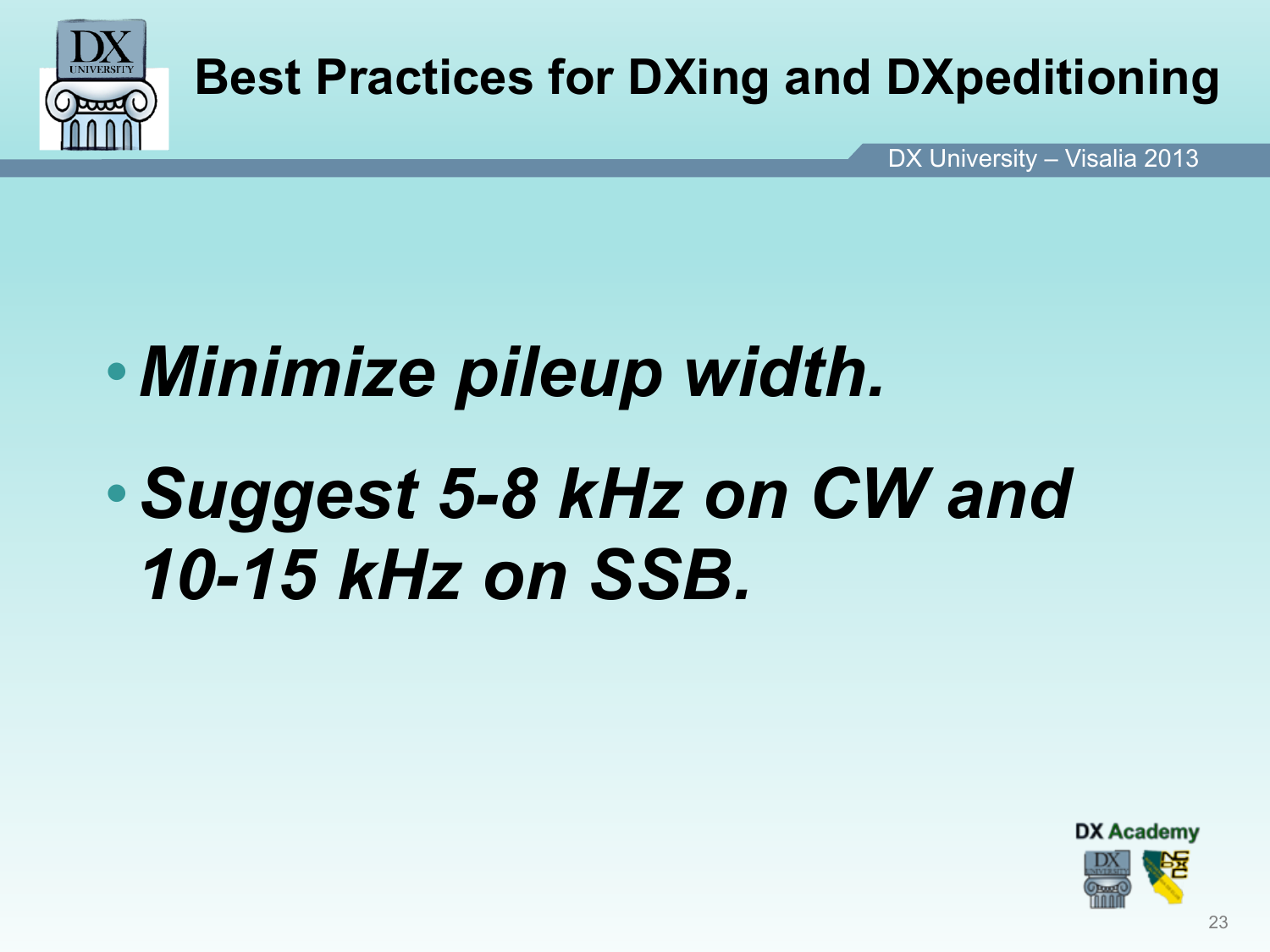

*DX University – Visalia 2013*<br> *DX University – Visalia 2013* DX University - Visalia 2013

### •*Move your receive frequency in a generally regular pattern, but...*

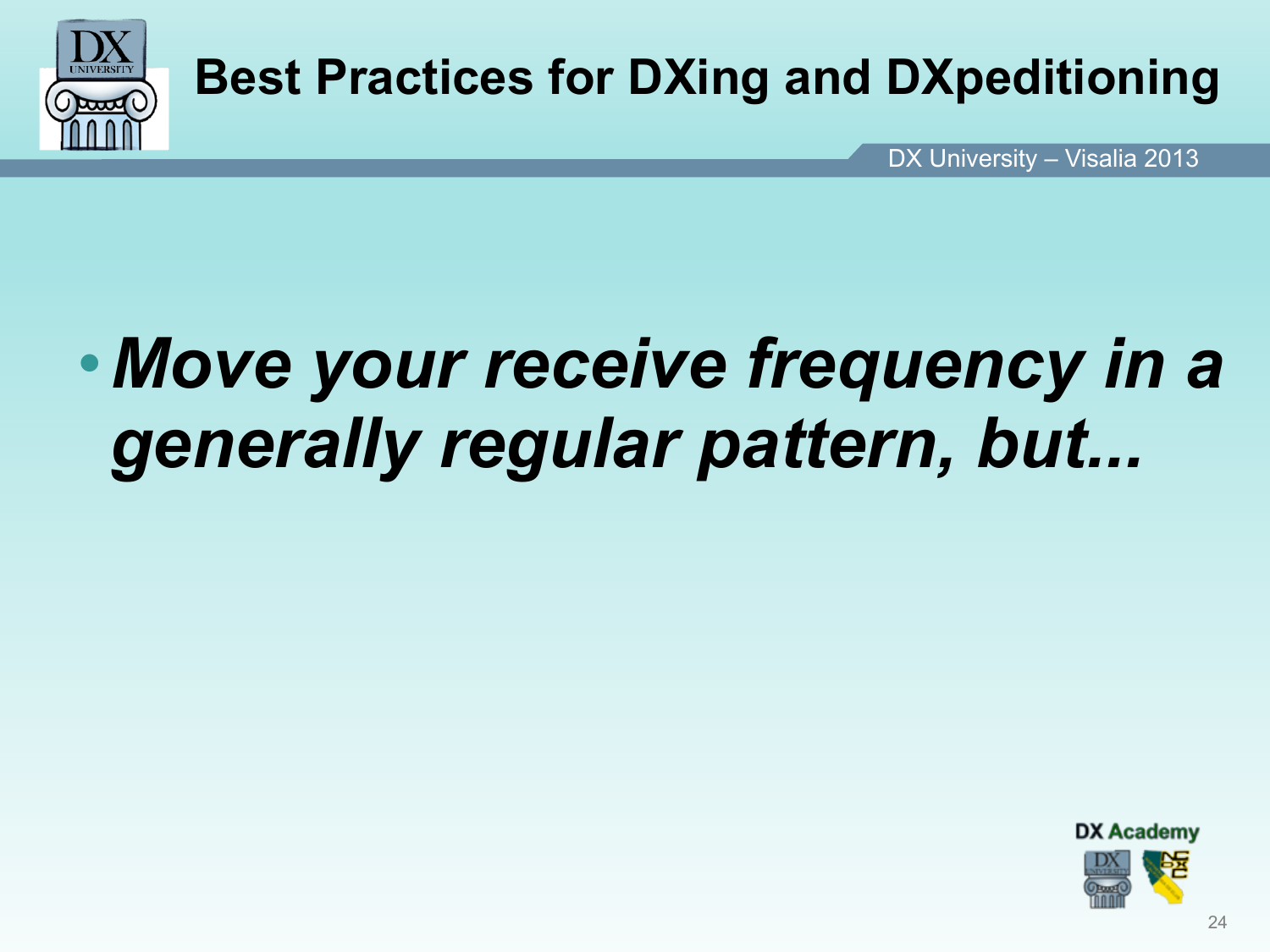

*DX University – Visalia 2013*<br> *DX University – Visalia 2013* DX University - Visalia 2013

### •*Repeat corrected callsigns so everyone is confident of being logged.*

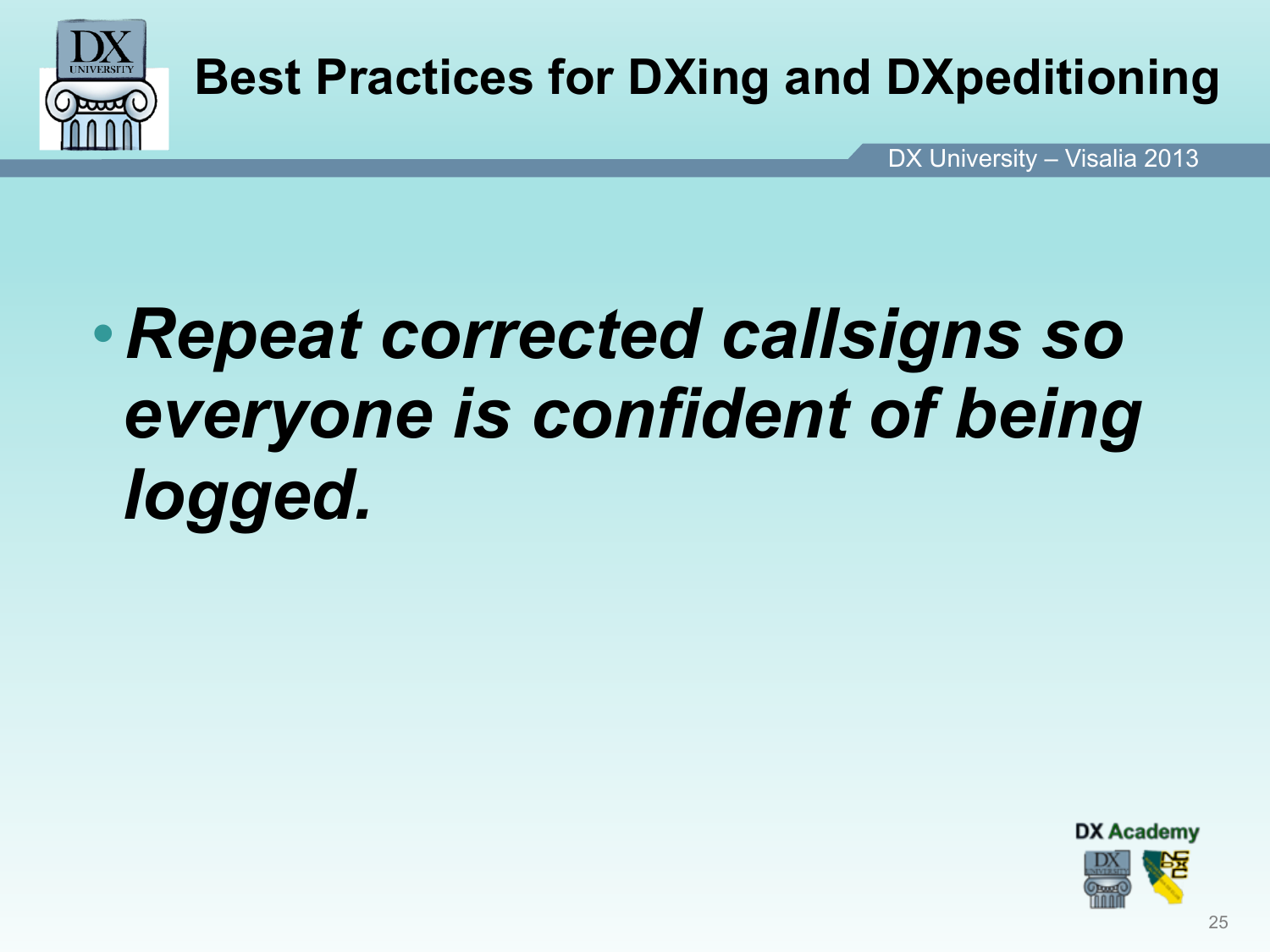

*DX University – Visalia 2013*<br> *DX University – Visalia 2013* DX University - Visalia 2013

## •*Work and log dupes. It's quicker.*

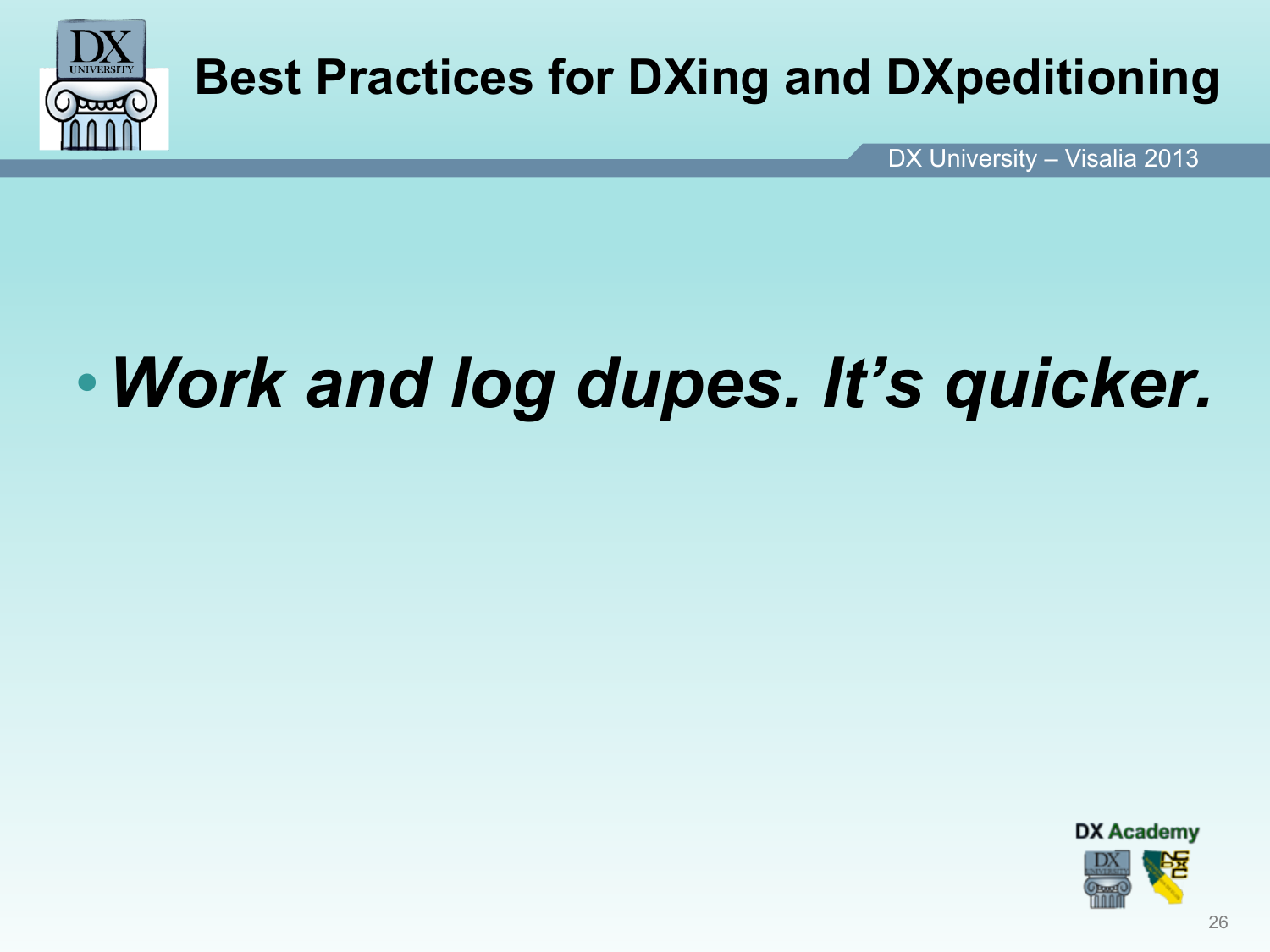

*DX University – Visalia 2013*<br> *DX University – Visalia 2013* DX University - Visalia 2013

### •*Don't leave the pileup hanging. Keep the callers informed of QSY/QRT.*

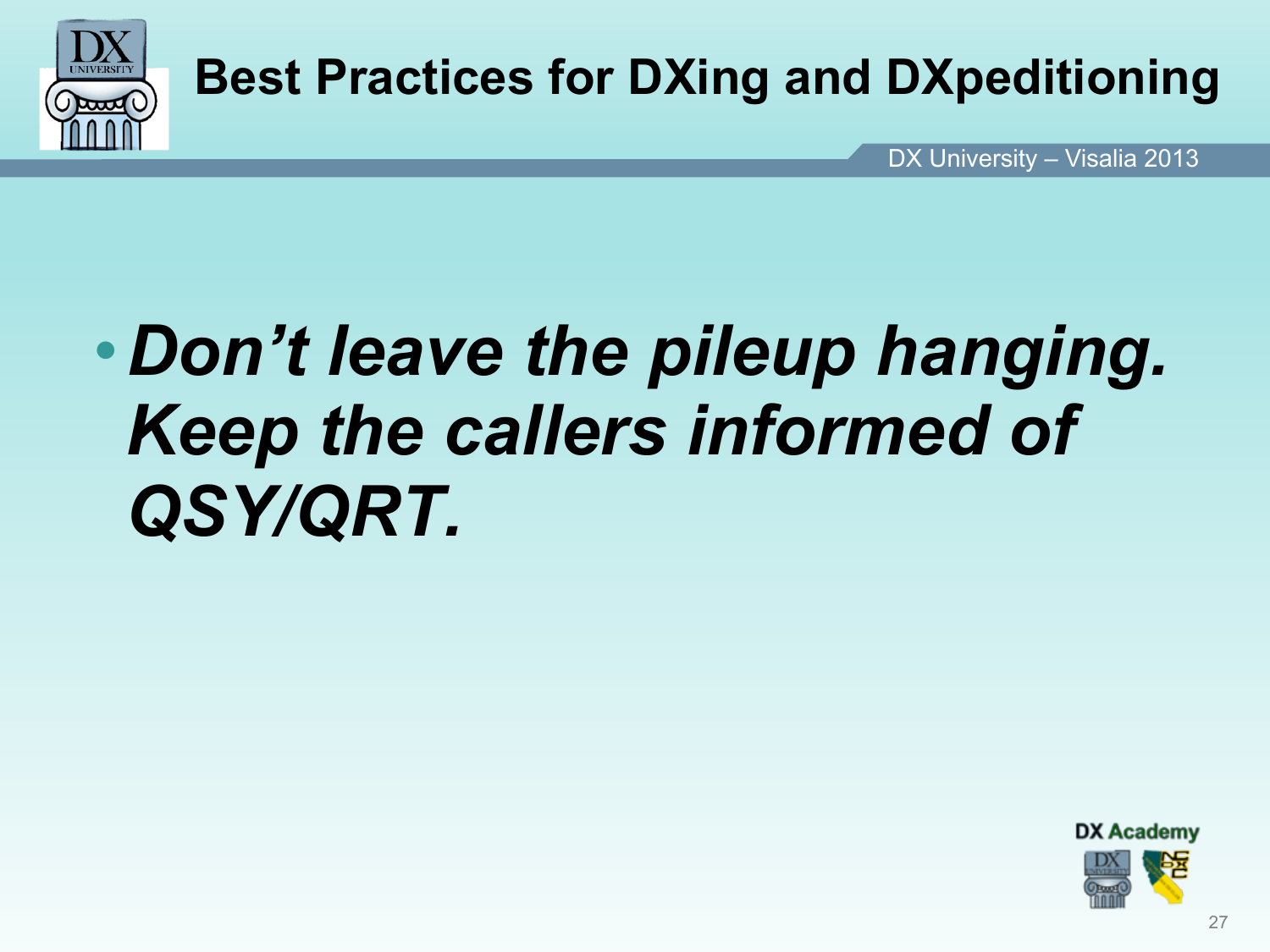

*DX University – Visalia 2013*<br> *DX University – Visalia 2013* DX University - Visalia 2013

### •*Maintain a moderate, but in-charge attitude.*

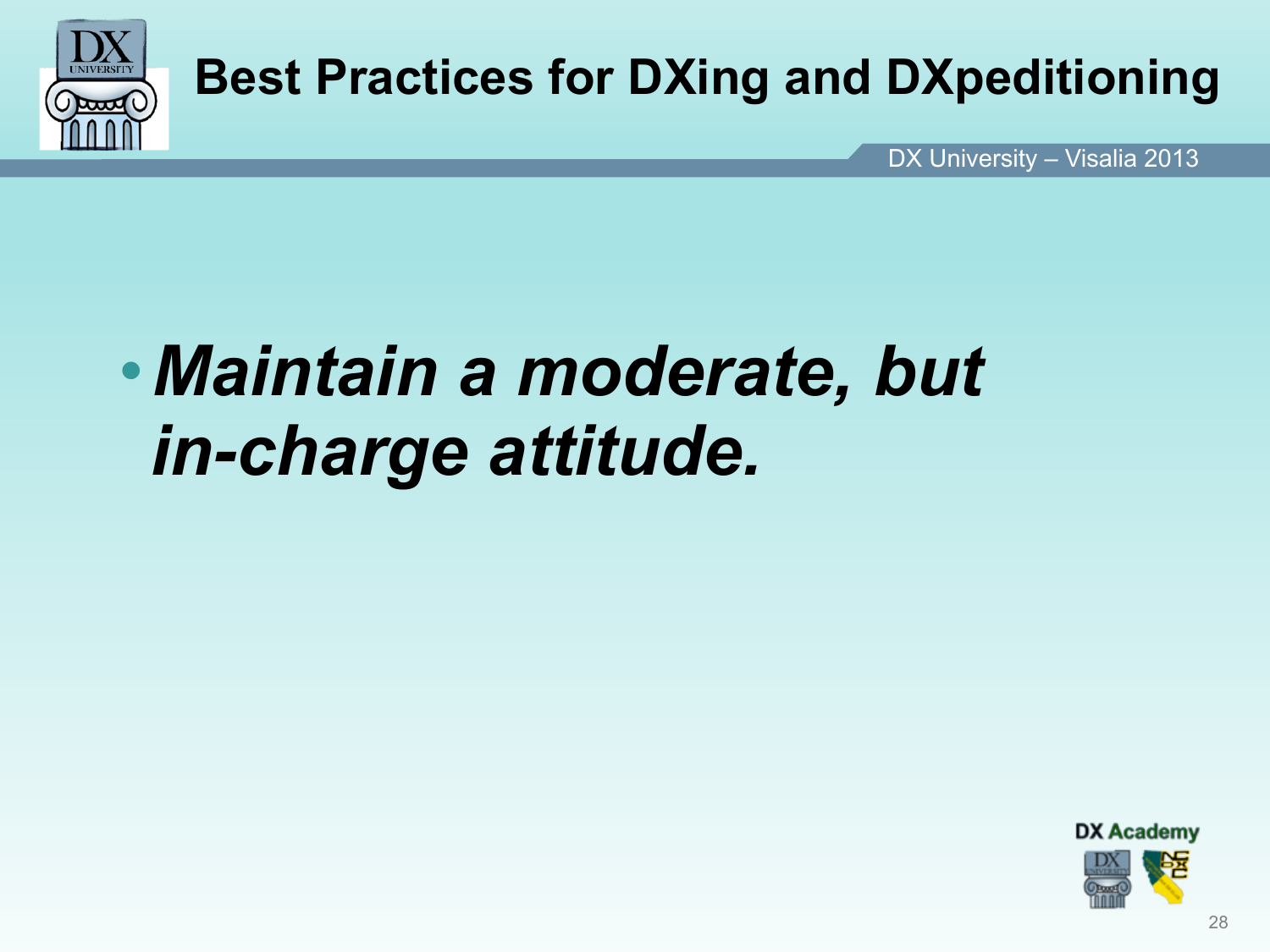

#### **For additional information on these "Best Practices," click the links at:**

**www.dxuniversity.com**